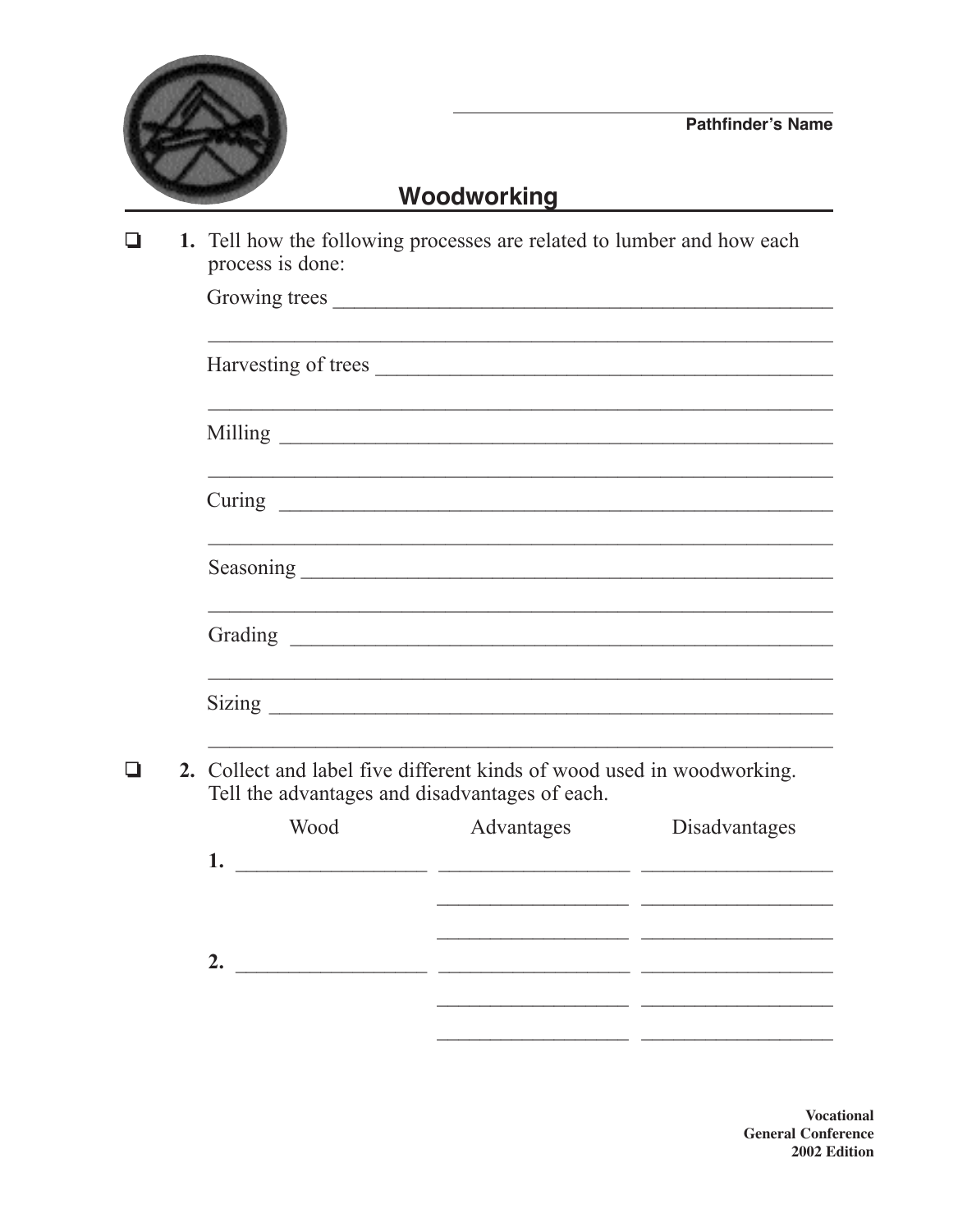|  | 3.<br><u> 1980 - Jan James James, martin a</u>                                                                                                                                              |  |  |  |  |
|--|---------------------------------------------------------------------------------------------------------------------------------------------------------------------------------------------|--|--|--|--|
|  | <u> 1990 - Johann John Harry John Harry Harry Harry Harry Harry Harry Harry Harry Harry Harry Harry Harry Harry H</u><br>$\overline{4}$ .                                                   |  |  |  |  |
|  | 5.<br><u> 1989 - Jan Samuel Barbara, margaret eta idazlea (h. 1982).</u>                                                                                                                    |  |  |  |  |
|  | 3. List the basic hand and power tools necessary to do woodworking.<br>Know how to safely use each tool and how to keep it in proper working<br>order, including sharpening, if applicable. |  |  |  |  |
|  |                                                                                                                                                                                             |  |  |  |  |
|  | 4. Explain the following joints:<br><b>Butt</b>                                                                                                                                             |  |  |  |  |
|  |                                                                                                                                                                                             |  |  |  |  |
|  | Dovetail                                                                                                                                                                                    |  |  |  |  |
|  |                                                                                                                                                                                             |  |  |  |  |
|  | Lap                                                                                                                                                                                         |  |  |  |  |
|  | Miter                                                                                                                                                                                       |  |  |  |  |
|  | Morist and tenon                                                                                                                                                                            |  |  |  |  |
|  | Rabbet                                                                                                                                                                                      |  |  |  |  |
|  | 5. Know the characteristics of and how to work with the following:                                                                                                                          |  |  |  |  |
|  | ,我们也不能在这里的时候,我们也不能在这里的时候,我们也不能会在这里,我们也不能会在这里的时候,我们也不能会在这里的时候,我们也不能会在这里的时候,我们也不能会<br>Particleboard                                                                                           |  |  |  |  |
|  |                                                                                                                                                                                             |  |  |  |  |